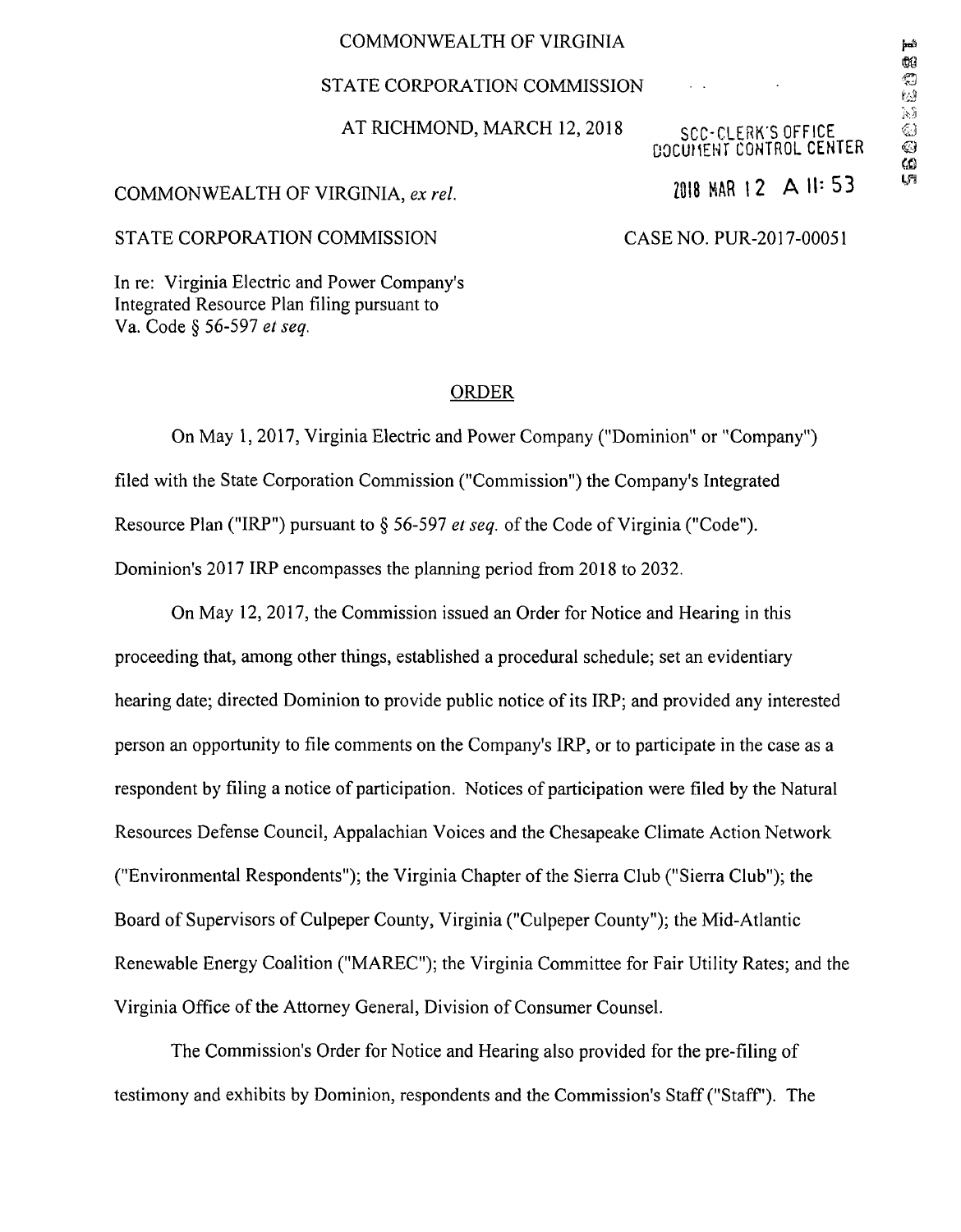Company, Environmental Respondents, Sierra Club, MAREC, and Staff pre-filed testimony in © this proceeding.

On September 8, 2017, Dominion filed a Motion in Limine. On September 11, 2017, the Environmental Respondents filed a response and a Cross Motion in Limine. On September 12, 2017, the Sierra Club filed a joinder to the Environmental Respondents' filing. On September 28, 2017, the Environmental Respondents and Sierra Club filed responses to the Motion *in Limine* on its merits. On October 13, 2017, Dominion filed its reply.<sup>1</sup>

Beginning on September 25, 2017, the Commission convened an evidentiary hearing on the Company's IRP<sup>2</sup> During the hearing, the Commission received the testimony of public witnesses.<sup>3</sup> The Commission also received testimony and exhibits from Dominion, the respondents, and Staff.<sup>4</sup> The hearing concluded, after closing arguments, on September 27, 2017.

NOW THE COMMISSION, upon consideration of this matter, is of the opinion and finds as follows.

# Legal Sufficiency of Dominion's 2017 IRP

Pursuant to § 56-599 C of the Code, the Commission must, after giving notice and an opportunity to be heard, determine whether Dominion's IRP is reasonable and in the public interest. The Commission finds, based on the record of this proceeding and applicable statutes,

<sup>&</sup>lt;sup>1</sup> On October 16, 2017, Sierra Club filed a technical correction to its response.

<sup>2</sup> Staff and all parties except Culpeper County participated in the hearing.

<sup>&</sup>lt;sup>3</sup> Tr. at 14-26. The Commission also considered public comments filed pursuant to the Order for Notice and Hearing.

<sup>&</sup>lt;sup>4</sup> At the hearing, the Commission noted that it would rule on the outstanding motions in its Final Order in this proceeding. Tr. at 8.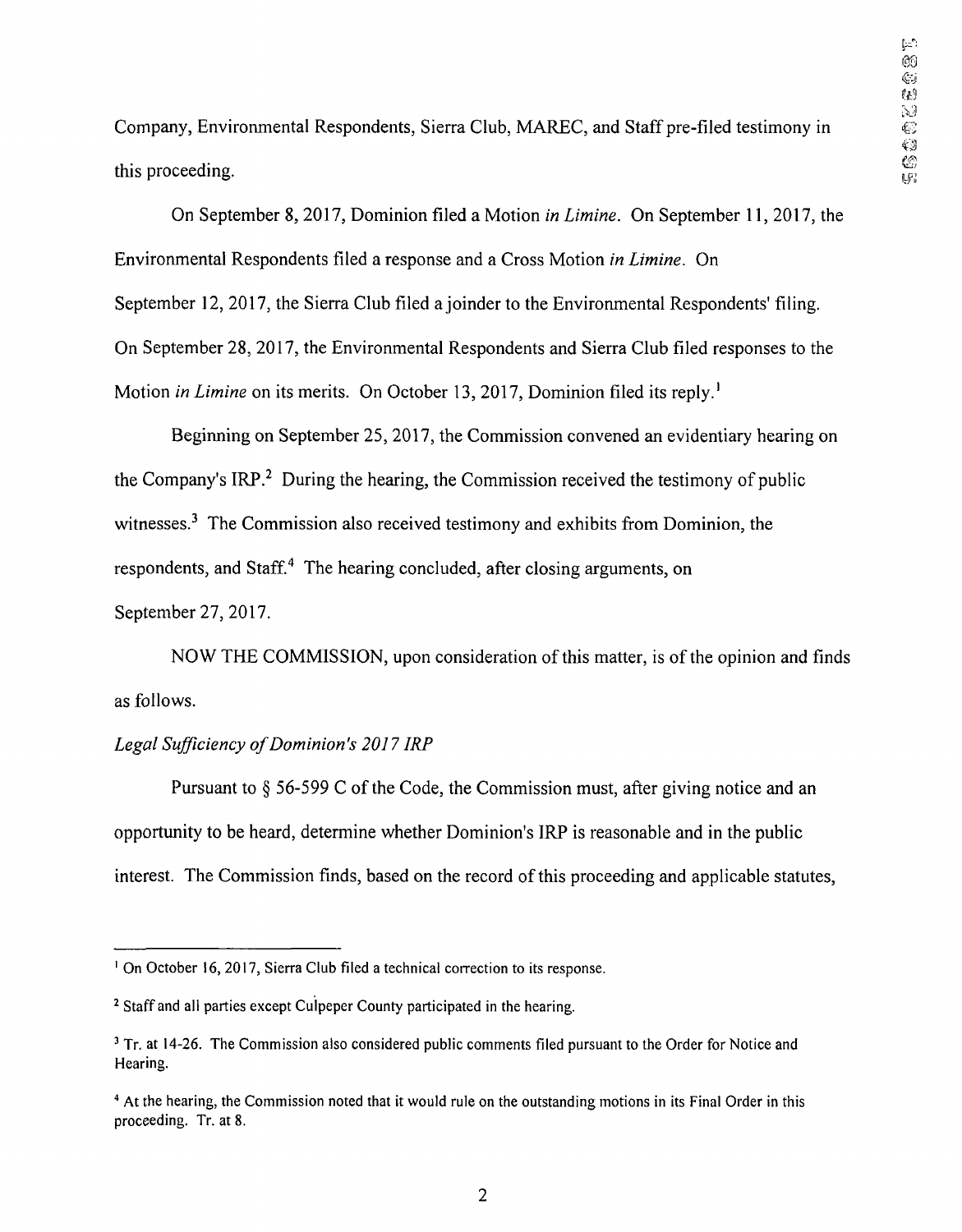that the Company's IRP is reasonable and in the public interest for the specific and limited  $\Box$ purpose of filing the planning document as mandated by § 56-597 et seq. of the Code.<sup>5</sup> Consistent with prior final orders issued under these provisions of the Code, we reiterate that approval of an IRP does not create a presumption that resource options contained in the approved IRP will be approved in a future certificate of public convenience and necessity, rate adjustment clause, fuel factor, or other type of proceeding governed by different statutes.6

# Future IRPs

An extensive record was developed in this matter, including robust participation by members of the public and respondents that have intervened and presented substantial evidence in this proceeding. The evidence and arguments addressed specific information and analyses that Dominion should be required to include in its next IRP filing.

The Commission takes judicial notice, however, that the 2018 Regular Session of the General Assembly has passed and the Governor has signed Senate Bill 966,<sup>7</sup> which impacts subsequent IRPs. The Commission therefore directs that Dominion's future IRPs, beginning with the IRP due to be filed on May 1, 2018, shall include detailed plans to implement the

7 2018 Acts ch. 296.

<sup>5</sup> We deny any objections we took under advisement and admit all evidence, including the testimony of Environmental Respondents witness Lander (Exs. 23 & 24) and Sierra Club witness Penniman (Ex. 10) regarding the Atlantic Coast Pipeline. We have given this evidence the weight due when making our finding herein. The Motion and Cross Motion in Limine are denied.

<sup>&</sup>lt;sup>6</sup> See, e.g., Commonwealth of Virginia, ex rel., State Corporation Commission, In re: Virginia Electric and Power Company's Integrated Resource Plan fling pursuant to Va. Code § 56-597 et seq., Case No. PUE-2016-00049, 2016 S.C.C. Ann. Rept. 405, 406, Final Order (Dec. 14, 2016); Commonwealth of Virginia, ex rel., State Corporation Commission, In re: Virginia Electric and Power Company's Integrated Resource Plan filing pursuant to Va. Code § 56-597 et seq.. Case No. PUE-2011-00092, 2012 S.C.C. Ann. Rept. 296, 296, Final Order (Oct. 5, 2012); Commonwealth of Virginia, ex re!., State Corporation Commission, In re: Appalachian Power Company's Integrated Resource Plan fling pursuant to Va. Code § 56-597 et seq., Case No. PUE-2009-00097, 2010 S.C.C. Ann. Rept. 387, 389, Final Order (Aug. 6, 2010); Commonwealth of Virginia, ex rel., State Corporation Commission, In re: Virginia Electric and Power Company's Integrated Resource Plan fling pursuant to Va. Code § 56-597 etseq., Case No. PUE-2009-00096, 2010 S.C.C. Ann. Rept. 385, 387, Final Order (Aug. 6, 2010).